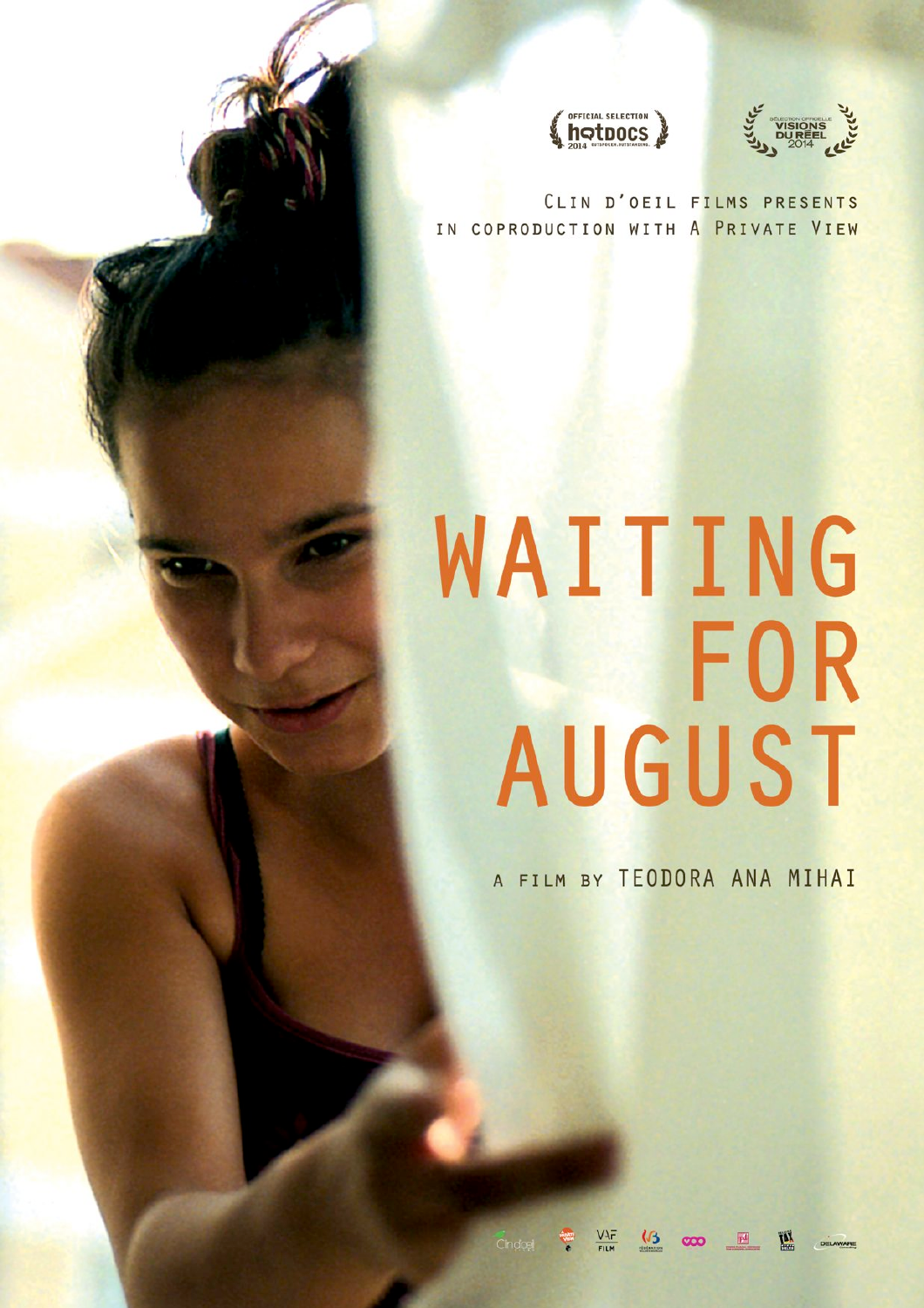# TECHNICAL DETAILS

| <b>Title</b>              | <b>Waiting for August</b>          | <b>Duration</b>                           | 88'                                 |
|---------------------------|------------------------------------|-------------------------------------------|-------------------------------------|
| <b>Director</b>           | Teodora Ana Mihai                  | <b>Screening Format</b>                   | DCP & BlueRay                       |
| <b>Producer</b>           | Hanne Phlypo & Antoine Vermeesch   | Language                                  | Romanian                            |
| <b>Production Company</b> | Clin d'oeil films & A Private View | <b>Subs</b>                               | English, French, Dutch &<br>Spanish |
| Director of photography   | Joachim Philippe                   | <b>Production Year</b>                    | 2014                                |
| Original music            | Karim Baggili                      |                                           |                                     |
| <b>Editing</b>            | Michèle Hubinon                    | <b>Website</b><br>www.waitingforaugust.be |                                     |
| Sound editing             | Frédéric Meert                     | <b>Online screener</b>                    |                                     |
| Sound mix                 | Paul Heymans                       | www.screener.be                           |                                     |
|                           |                                    | <b>Contact</b>                            |                                     |

About the movie

**Clin d'oeil films** Hanne Phlypo

hanne@clindoeilfilms.be +32 484 974 442

Georgiana Halmac is turning fifteen this winter. She lives with her six siblings in a social housing condo on the outskirts of Bacau (Romania). Their mother Liliana, an economic migrant in Torino, will not be back till the summer. During mother's absence, Georgiana is catapulted to the role of new head of the family. Her adolescence is brutally cut short, when she becomes responsible for her brothers and sisters. Caught between puberty and responsibilities, she moves ahead improvising. Phone conversations with her mom are her only guidelines. Intimate scenes from the daily life of Georgiana and her siblings will show us —uncensored, in fly-on-the-wall style— how real events are experienced and interpreted with great imagination by these children. One is bound to be amazed by their great ingenuity, while also realizing how fragile their daily balance is.

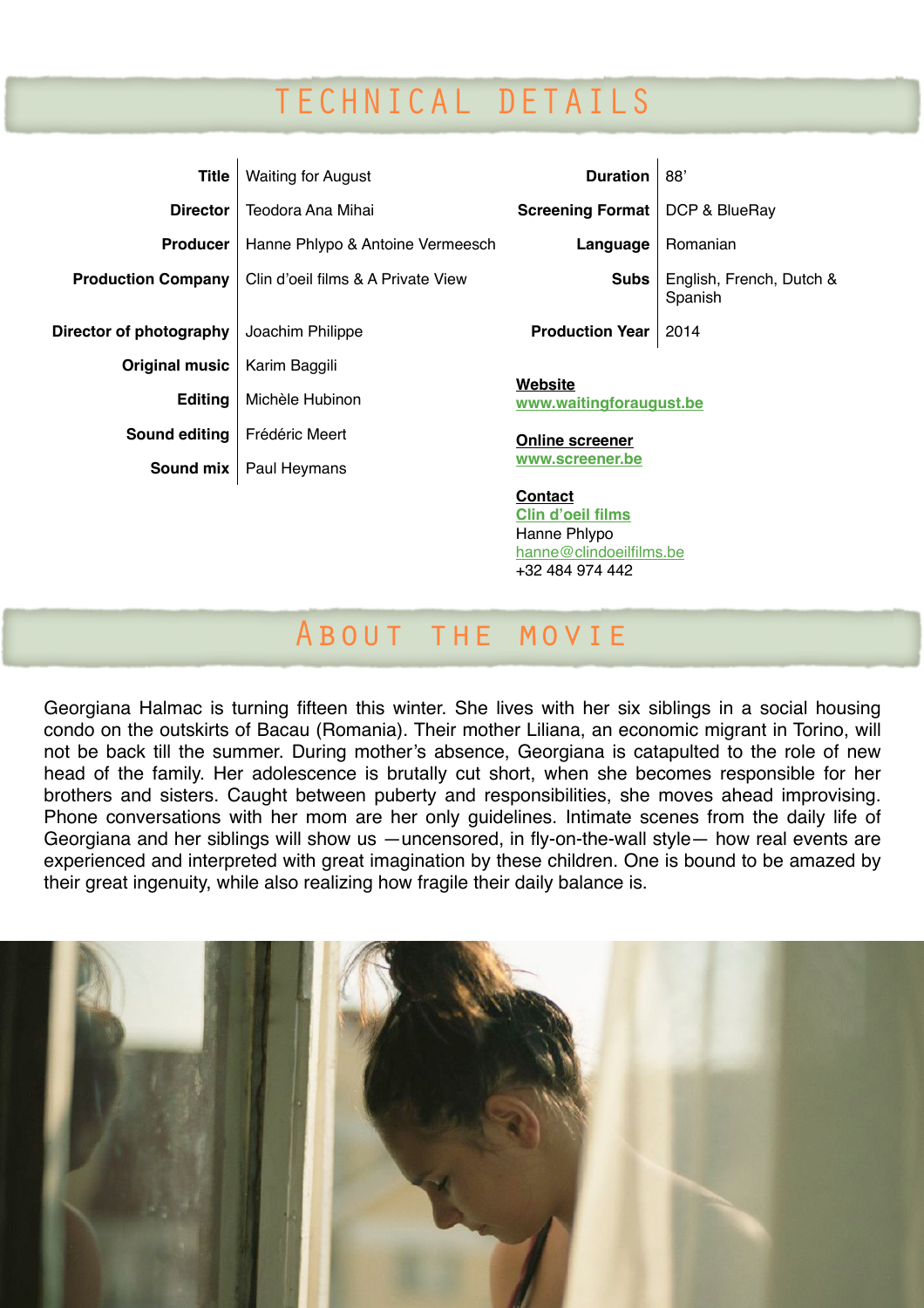### Director's note

My parents fled Communist Romania in 1988 and received political asylum in Belgium. I was seven at the time and had to remain behind, as a guarantee for the secret services that they would return. It was the only way they had found to flee the country. About a year later, I was allowed to join them, but their absence when I was a child, left a significant mark.

Remaining in close contact with my country of birth, I came to realize that history was repeating itself there, with the difference that children were no longer left behind for political reasons, but for economic ones. The impact on a child though, remains.

Economic migrants are occasionally given a voice by the media, but the (young) ones who are left behind, we seldom or never hear. That's why I wish to tell their story: the story behind the story.

I was lucky to meet the Halmac kids and their eldest sister, Georgiana, whose role touched me in particular. It was a great privilege to be allowed in their world and after spending so much time together, we all became like family, which gave this film its intimacy and—I believe—also its strength.

#### About the director



Teodora Ana Mihai was born in Bucharest in April '81, under Nicolae Ceausescu's dictatorship. In '89 she came to Belgium and was reunited with her parents, who had fled the year before. In junior high, the opportunity arose to study in California, where her aunt's family had immigrated. Teodora completed the two last years of high school in San Francisco, while living at her aunt's house and thanks to her father's old passion for photography and the artistic environment of San Francisco, her wish to tell stories through images and sound emerged. Everything started with a film and video workshops and became a true passion for the Seventh Art. Upon returning to Belgium, she first started working in the industry as a script supervisor and assistant director. This period was followed by an interlude in the TV world, as co-creator of the well-know header "The Village" in the television program Man Bijt Hond. Yet, meanwhile, the desire to work on her own projects grew to such proportions that she decided to shift focus and dedicate herself entirely to it. With an extra training as scriptwriter and with the support of the Flemish Audiovisual Fund, she now can combine her writing on Little Lies (a feature film with co-writer Jean-Claude Van

Rijckeghem) and her directing work on documentary films. After Waiting for August , she is now developing The Disposables, a film about teenage orphans of the Mexican drug war, in collaboration with the young Mexican writer, Habacuc Antonio de Rosario. Teodora's movies take on the challenge of striking a balance between social relevance and audio-visual poetry.